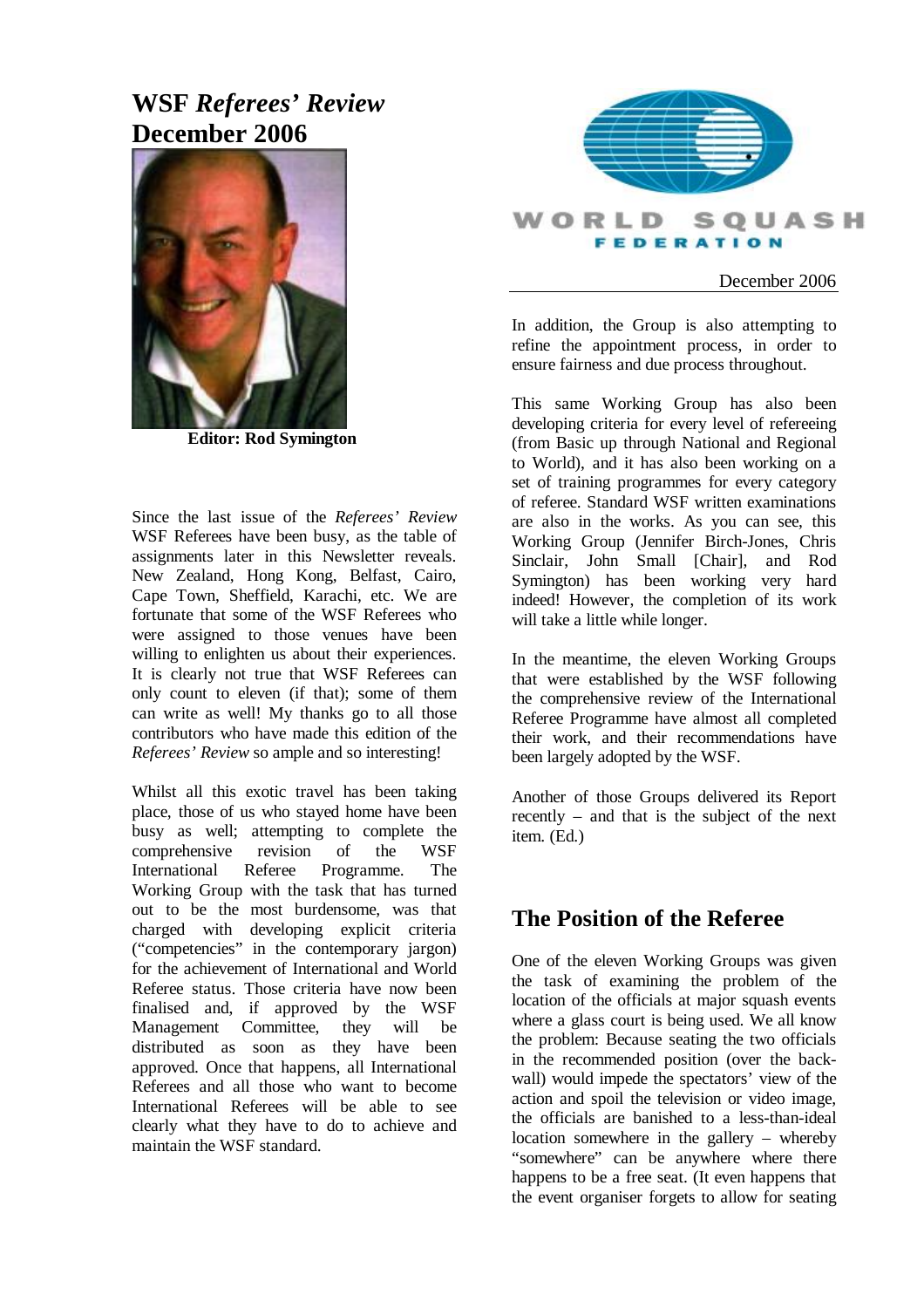for the officials and that the seats that they should occupy have been sold!)

The Working Group examining this problem has recommended a radical solution: that the two officials should be seated behind the *front* wall.

Among the points made in the Working Group's Report were the following (the content has been slightly edited). (Ed.)

### **A. History:**

Since the arrival of Squash on TV in the 1980s there has been a trade-off between the referee's position and the ability of TV to film using an unobstructed central master shot.

When the match runs smoothly, the position of the Marker and Referee is not an issue.

Referee positioning at the back wall has, however, become a crucial issue in regard to good judgment and the accuracy of referee's decisions.

### **B. Resulting issues:**

In any trial to amend the Referee & Marker positions around all-glass courts, we have to contend with the TV people who generally win out as they claim that their position is vital for the TV broadcast.

Clearly, there will be resistance to putting the Marker and Referee over the glass back-wall, as this will affect TV and thus sponsorship.

The current Referee's position will always cause blind areas and increase the number of arguments between players and officials.

- There are two major challenges dictating the change of the current referee positioning on an all-glass-court:
	- -- The referee's decisions are often disputed because of the referee's inability to see all of the court all of the time, if the referee is seated at some distance behind the court.
	- -- The TV people and sponsors complain if the referee is seated above the back-wall.

### **C. Recommendations:**

The Referee Positioning Working Group had several debates and discussions:

We recommend the use of a "tin marker"*,* an official sitting close to the side wall near the front with two lights, one for when a ball hits the tin, the other for double bounce.

Only the referee sees the light but it provides great back-up in these areas leaving the referee to deal with interpretative decisions. (This was tested in the British Open 2005) *[Note: "Tin men" were used as long ago as the Men's World Championship in Toulouse in 1987 – Ed.]* 

Referees have asked us to rectify the fact that they are seated among the spectators.

We recommend that the Referee be provided with an instant replay on his or her own personal screen, a system that could easily work and not delay the match. The Referee could see the replay from either the main camera position, from above or behind the front wall and the replay would automatically be displayed with a delay of 5 seconds. In discussion with PSA Players, they have said that they would be happy for the referee to wait a few seconds and view the automatic replay if the decision was going to be correct. Referees have said that they would only use this facility in a handful of situations.

The TV crew needs to understand and try to work out a way that they do get their cameras into an acceptable position for top TV coverage. Extensive discussion by the promoters with the TV crews could possibly help.

## **D. Conclusion:**

Referees have to move to the side- or frontwall of the court and find a way to make judgments from a new but close perspective.

The new proposed Referee Positioning [behind the front-wall] should provide the WSF and accordingly the sport as a whole with:

> Better referee position that allows follow-up on all the calls during the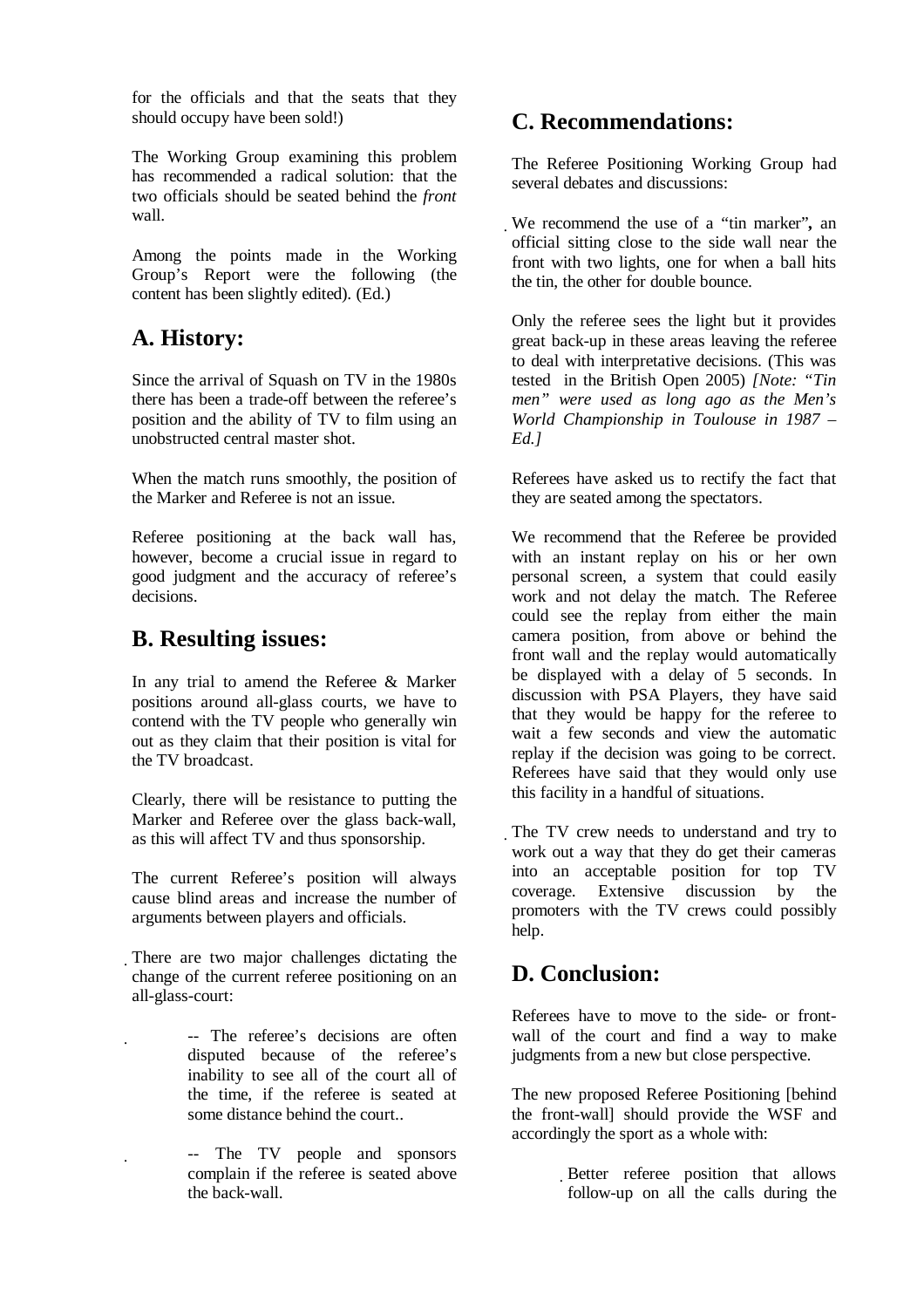match and hence give affirmative nondisputed decisions

The proposed new referee position considers the goals and objectives of the WSF to promote the sport and its related programs.

Accordingly the new referee positioning should take camera positions into account and give maximum room for TV coverage, in order to maximize the return from WSF events.

It is undoubted that the need for technology in all Squash events becomes mandatory. Therefore, any new position should include the physical relocation of referees outside the court, combined with technological support in the form of communication, replay and recording technologies

We believe that the proposed new refereeing position will dramatically enhance the line of sight for referees and will result in far fewer disputed decisions.

Additionally, the proposed position will not contradict the requirements of TV coverage and sponsors of the game.

Editor's note: Needless to say, this proposal from the Working Group has already caused a lot of discussion and debate! Comments on the proposal from various leading referees and assessors were assembled by the Director of Referees, Graham Waters, and forwarded to the WSF ManCom.

# **Video Replay**

"I felt impatient and annoyed at the events that had affected the outcome of the game. I would like to see the powers that be bring in an appeals referee or at least use the "TV ref" technology that even old fashioned cricket uses now, where a third official sits in the tv booth, gets the incident replayed in slow motion and makes a decision. It works beautifully: We had Horizon giving slo-mos after each point in the marquee – why were they not used?" (Martin Bronstein on Super Series Final)

The respected squash journalist Martin Bronstein has been recommending the use of video replay for a number of years. (He has also argued for the use of the three referee system, but that is another issue!)

At the Hong Kong Open (see report below) video replays were used – but only to let the spectators see the situation again.

But the video replay as an aid for the Referee may be employed soon in an upcoming PSA event. According to the guidelines, the following will be the procedure. (Ed.)

"The Referee and Marker will occupy their normal (not correct, but normal) position some 10 or so rows back in the gallery behind the back wall. There will also be a monitor, within easy viewing of the Referee that will be showing the squash match with a 7-8 second delay. If, and only if, the Referee wishes to consult it, he or she can watch the last few seconds of the rally again before rendering a decision. If the Referee chooses to consult the monitor, he or she should simply hold up a hand to indicate to the players "hold on for a second while I double-check". If the critical point in the rally has passed, the Referee can ask (over a separate microphone or radio link) for a replay. If available, great, otherwise, the Referee gives the first instinctive decision.

A few points to note:

- the players do not have the right to request that the Referee consult the replay. Only the Referee may decide to do so.

- if there is any technical glitch and the video feed is unavailable, the Referee simply gives the first instinctive decision and play proceeds

- the Referee is not required to be involved in any way with the operation of the equipment

- the position of the (only) camera will be as close to the same vantage point as the Referee's seat as possible

The following are not currently possible, but might become future enhancements as technology becomes more sophisticated and less expensive:

- a review from a camera with a different view (e.g. a replay of a dubious pickup of a drop shot from a camera looking through the front wall)

- a request to have a second look at, say, the 38th shot of a 100 shot rally, that might have been out on the side wall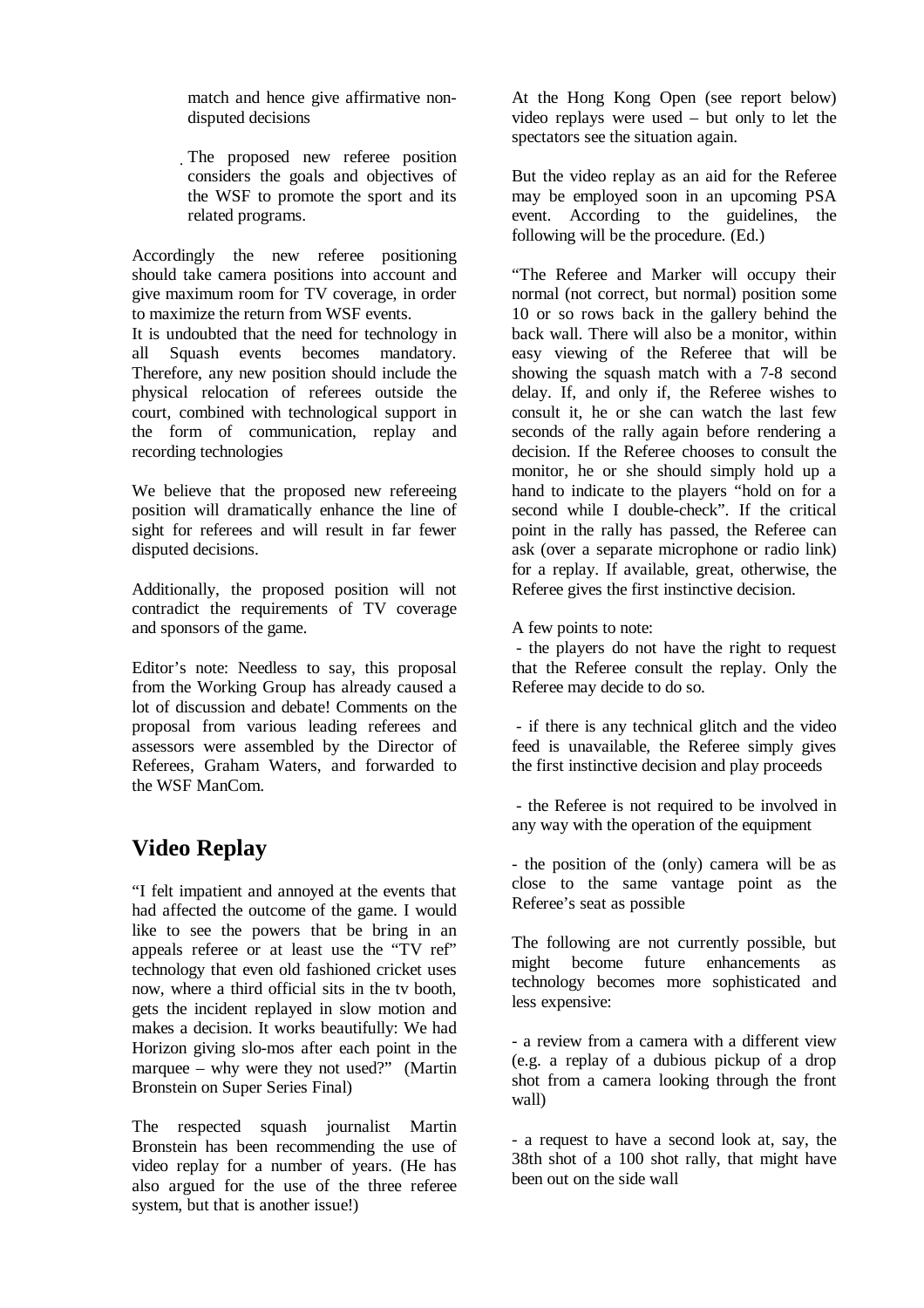- slo-mo replay is not yet available, all replays are at full speed."

### **Editorial**

(Note: The opinions expressed in this Editorial are the responsibility solely of the Editor and in no way reflect the official position of the World Squash Federation).

The issue of refereeing – and in particular the location of the referee – continues to be a hot topic of discussion in the media and on Internet websites following major events, particularly PSA events. The Report of the WSF Working Group on the Position of the Referee has proposed a solution that at first blush seems a little too radical (placing the officials behind the *front* wall), but it could have one very welcome outcome: to force us all to look at the location of the referee once again with unbiased and more critical eyes. It also invites us to re-think the wider question of how many officials there should be and where they should be located.

Players seem to think that the referees should be perfect, no matter where they are seated. As we all know, this is both unrealistic and unfair: at one event the referees may be placed ten feet behind the court, at the next twenty feet, and at a third event thirty or more feet. (In each case we must add another 30 feet to get the distance from their location to the front wall.) And in each case the elevation of the referee may be different – or there may be no elevation at all, as at the recent U.S. Open where the referees were seated with their heads at floor-level!

In an article I wrote some time ago (and published elsewhere) I likened the typical location of the squash referee to placing a football referee in the stands, or a diving judge on the bottom of the pool with scuba gear. This was, of course, intended to be satire, but given the persistent habit of locating the referees at a squash event in locations that guarantee their performance cannot possibly be optimum, reality often exceeds fiction. The standard line of WSF Referees travelling to an event is: "I wonder if we'll be seated in the same postal code as the players?" But this problem has long since proceeded beyond a joke: for far too long it has been an impediment to the sport and has caused an unfair blot on the reputations of referees.

At the highest levels this is a professional sport, with an increasing number of events and prize money. The players deserve the best refereeing possible – and the highly qualified WSF Referees want to give it to them. Clearly, what is required is a major effort by all the parties involved to resolve this major issue. What is needed is not only an agreement on a standard refereeing system and a standard location for the referees, but for these two provisions to become *mandatory* for every major event. For far too long squash has been held back by an "it'll do" attitude (just look at the lack of professional production values at most events) – and the indifference to the location of the referees is another of the lackadaisical factors that mar the sport. Is there any other sport in the world that behaves this way? Is there any other sport that leaves it up to the whim or indifference of local organisers to decide from where the matches shall be officiated? Would this happen in tennis, rugby, any kind of football?

Squash will not have matured until the issue of officiating and the location of the officials is settled once and for all. Until that day squash will remain a minor sport – and if it continues to refuse to solve the officiating problem, it will deserve to remain a minor sport.

## **Another Opinion on this subject from Martin Bronstein:**



## **Time For A Change**

Come on WSF, PSA WISPA, wake up, it's time for action! It's time to change our outmoded refereeing system. Four times in the last few months I have seen results affected by outrageously bad decisions at critical junctures of the match, made by referees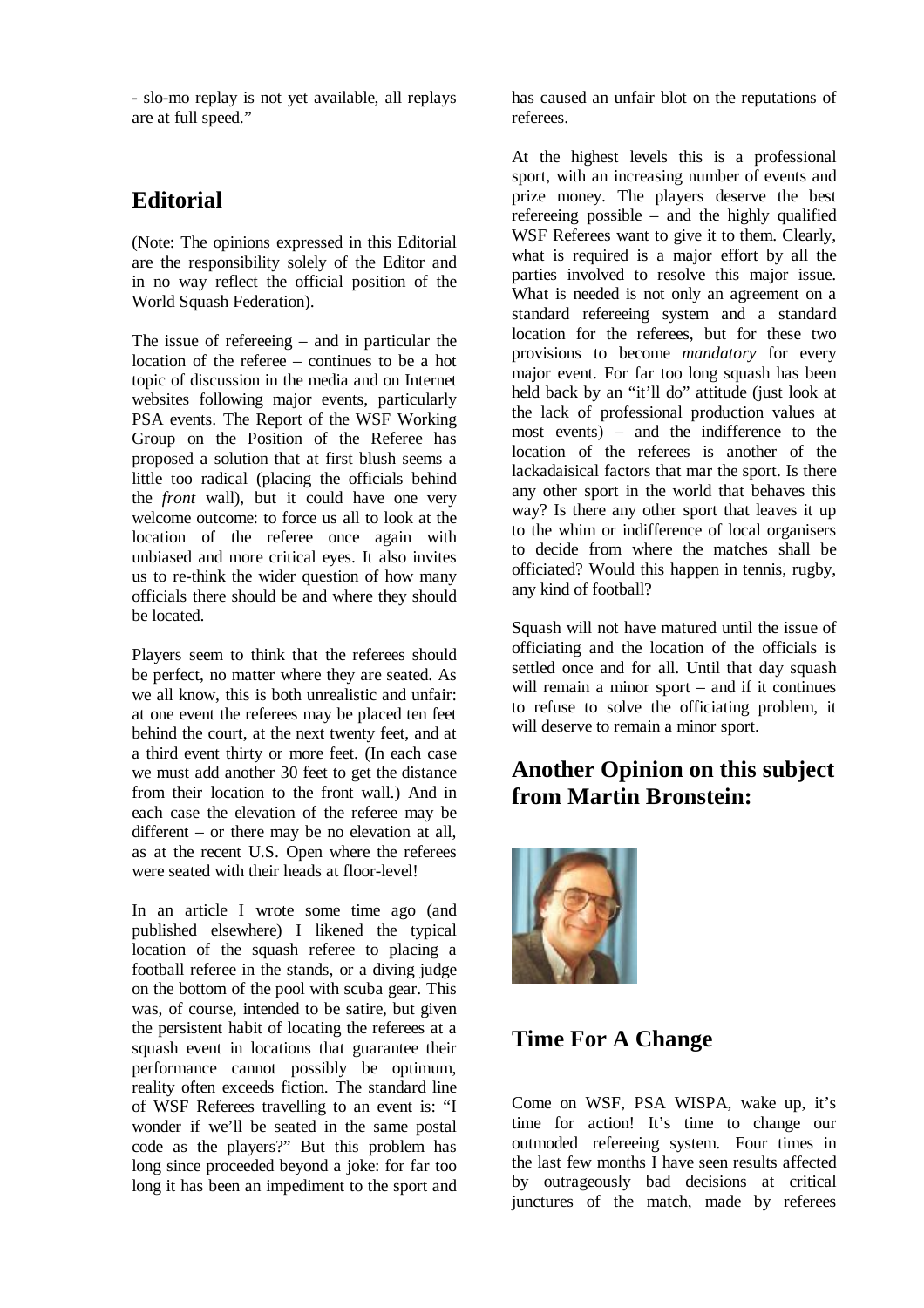sitting 30 yards from the action at the front wall. Each time I got angry  $-$  and I was just a writer…just think how the player felt, with his livelihood at stake.

These are not bad referees, just humans who make mistakes. It is time to do something about it, time to change the system so there is an appeal procedure so that very bad decisions can be reversed or nullified.

SUGGESTION ONE: Use the American system of a referee and two linesmen. The referee sits at the back in the middle with one linesman by the back wall, left side, and the second on the right wall. The objections usually are a) it's American and nothing good is American, and 2) the players will appeal every decision. So what? How long does it take to appeal ? Maybe 30 seconds at the most. Let us remember in tennis and badminton, they have at least six line judges to assist the main official. Surely squash can handle three? And let us make the marker redundant. The main advantage of the threeman system is that it prevents a player getting into a head on collision with the referee. If the referee and two linesmen agree on a decision, it is very difficult for a player to argue with three officials all of whom had different views of the action.

SUGGESTION TWO: Retain the present system, but have the match (chief) referee sitting in a booth with the Horizon people who are putting out closed circuit TV with monitors for the audience. Adrian Battersby is getting good at instant replays – he does it after almost every rally and you can see the audience looking at the replays to see what really happened. Simply have walkie-talkie communication between Referee and match referee, and if a player appeals, the decision is left to the booth where the match referee can watch the replay as many times as necessary to come to a conclusion. If there is still doubt that the referee was wrong, then stay with the initial decision.

### **(Reprinted with permission from Martin Bronstein's Global Gallery May 2006 <http://www.squashtalk.com/html/news/may0> 6/globalgallery06\_5.htm)**

**See also Martin Bronstein's latest Global Gallery (December 2006) which he devotes entirely to the issue of refereeing** 

**[\(http://www.squashtalk.com/html/news/dec0](http://www.squashtalk.com/html/news/dec0) 6/globalgallery06\_5.htm.** 

### **From the Director ……………**



#### **Graham Waters**

What? – another *Referees' Review* and Rod is demanding another column "From the Director". Where does the time go?

There continues to be a demand for WSF Referees, for which I am sure we are all grateful. The second half of 2006 saw WSF Referees assigned to 12 events, including both World Opens. Please refer to the chart showing the specific assignments for this period. In addition, there were two events postponed: the Hedonism WISPA event in Jamaica because of a scheduling conflict; and the Qatar Classic because the construction of a new facility was behind schedule and would not be available for their planned October dates. This tournament has been rescheduled for April 2007 and the 2007 event will go ahead as planned next November. No word yet for a possible new date for the Jamaican event.

The first two months of 2007 are shaping up to be very busy in North America, with the usual PSA Super Series events in Toronto, Chicago, and New York. Additionally, there is a host of one- and two-star PSA events in such places as Dayton, Ohio; Vancouver, British Columbia; Winnipeg, Manitoba; Portland, Oregon; San Francisco, California; and Halifax, Nova Scotia. Of course, there are the long-standing WISPA events in Rye, New York and Greenwich, Connecticut. And that's just in January and February.

March looks not so busy at this point, with the Canary Wharf Classic in London being the only major PSA event and the Burning River Classic in Ohio the largest WISPA tournament. There are of course many satellite and smaller events on both calendars. April has three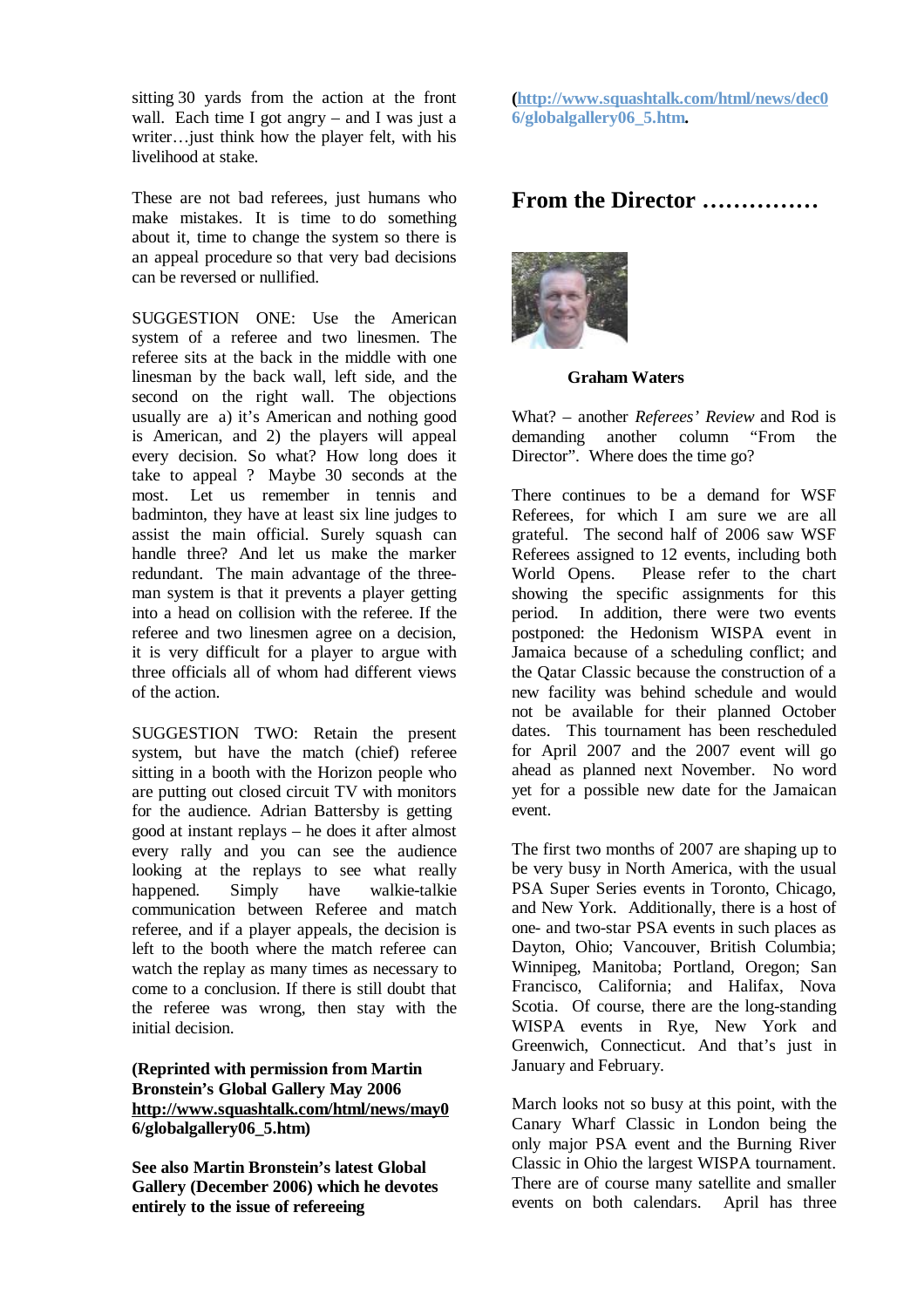major events offering both PSA and WISPA draws - the Kuwait Open, the Qatar Classic (rescheduled from October 2006), and the Irish Open in Dublin. These are followed quickly by the European Team Championships, this year in Italy. May offers us the Texas Open (WISPA) in Dallas and the Liverpool Open PSA event before the ever-shortening "offseason break"!

I would like to thank all of the WSF Referees and Assessors who responded to my request for comments on the report from the Working Group looking a new Referees' Position. I have written to that Working Group and pointed out that we all agreed on the problem and we would welcome the use of a "tin marker" and/or replay technology, but we did take issue with the recommended position behind the front wall. I amalgamated all of the comments received into a single document, and have sent it back to that Working Group with a request that they reconsider their proposed new position in light of the comments that you all contributed. I will update you all on future developments.

Partly as a result of this paper, and partly because of ongoing conversations with Adrian Battersby, we are currently in discussion with Horizon about setting up a trial for using a replay to assist the referees in making decisions. If those discussions come to fruition, the trial will probably take place at an event early in 2007. I cannot tell you which event yet, as we want to ensure the support and cooperation of the promoter, and that has not been done yet.

A continuing concern is the all too frequent case of a WSF Referee pulling out of an event after having accepted the assignment. This cause many problems, firstly for the event promoters, who are now one referee short of what they requested, and secondly for the WSF, who must now scramble around in an attempt to find a replacement. This is not always possible at the last minute, or of it is possible, costs are much higher for last-minute travel arrangements. So, please, when you are invited to referee by the WSF, please check with your family, check with your employer, make sure there won't be any last minute problems. I fully understand that emergencies can happen at any time, but the most recent occurrences have not been of that nature at all.

I am sure you will all join me in wishing Lorraine our very best wishes in her future career. She has been a tower of strength in the WSF Office and has been a huge help to me in coordinating the Referees and Rules Committee activities. When she walks out of the Hastings office on December 22<sup>nd</sup>, she will leave a gaping void that will be very difficult to fill. Lorraine, don't be a stranger and come and visit the squash crowd whenever you can. We will miss you!

As 2006 draws to a close, I would like to wish you all my best wishes for the holiday season, and peace, prosperity, and successful assessments for 2007.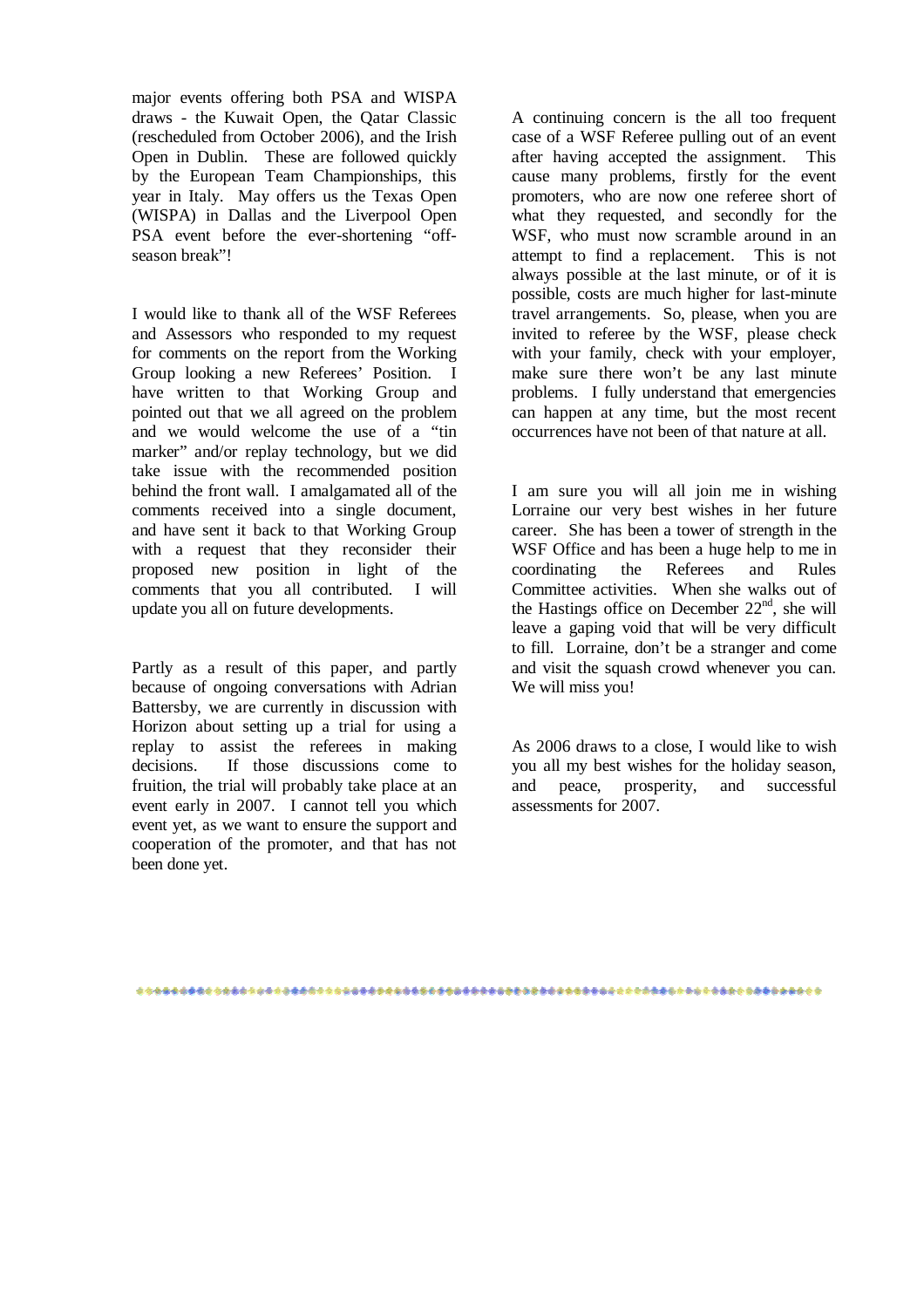| <b>Month</b> | 2006                 | <b>Site</b>    | #              | <b>Referees Assigned</b>            |
|--------------|----------------------|----------------|----------------|-------------------------------------|
| July         | Junior Men's World   | Palmerston     | $\overline{4}$ | Jack Allen, Damien Green,           |
|              | Championships        | North, NZ      |                | <b>Chris Sinclair, Mike Collins</b> |
| Aug          | English Open         | Sheffield      | 1              | <b>Wendy Danzey</b>                 |
| Sept         | Men's World Open     | Cairo          | 3              | Nasser Zahran, John Massarella,     |
|              |                      |                |                | <b>Fahim Gul Khan</b>               |
| Sept         | <b>British Open</b>  | Nottingham     | 1              | <b>Dean Clayton</b>                 |
| Sept         | PanAm Champs         | Medillin       |                | Assessor requested – none available |
| Sept         | Women's World Teams  | Edmonton       | $\overline{4}$ | Roy Gingell, Wendy Danzey,          |
|              |                      |                |                | <b>Dean Clayton, Paul Ansdell</b>   |
|              |                      |                |                | <b>Tony Parker (Assessor)</b>       |
| Oct          | Hong Kong Open       | Hong Kong      | $\overline{4}$ | <b>Chris Sinclair, Jamshed Gul</b>  |
|              |                      |                |                | Khan, Harvey Bowlt, Yogi Singh      |
| Oct.         | Hedonism Open        | Negril,        | $\mathbf{1}$   | Postponed to new date               |
|              |                      | Jamaica        |                |                                     |
| Oct.         | <b>World Masters</b> | Cape Town      | $\overline{2}$ | <b>Munir Shah, Damien Green</b>     |
| <b>Nov</b>   | <b>Qatar Classic</b> | Doha           | 6              | Postponed to new date               |
| <b>Nov</b>   | Pakistan Open        | Karachi        | $\mathbf{1}$   | <b>Ayaz Khan</b>                    |
| <b>Nov</b>   | US Open              | <b>Boston</b>  | $\mathbf{1}$   | <b>Paul Ansdell</b>                 |
| <b>Nov</b>   | Women's World Open   | <b>Belfast</b> | 3              | Jack Allen, Ian Allanach,           |
|              |                      |                |                | <b>Nasser Zahran</b>                |
| Dec          | Saudi Int.           | Al Khobar      | 3              | Jamshed Gul Khan, Ayaz Khan,        |
|              |                      |                |                | Mohammad Fayyaz, possibly 1         |
|              |                      |                |                | more                                |

### **The Lexus of Edmonton 2006 Women's World Team Squash Championships – (from now on to be known as Wendy's Canadian Experience [WCE]!)**

### **Wendy Danzey**

I couldn't believe it when I received an email earlier in the year from Lorraine at WSF headquarters in Hastings inviting me to officiate at the WCE in Edmonton. This was a dream come true; Geography was one of my favourite subjects at school and Canada such a vast country has always fascinated me especially the Rockies, with stories of cowboys and Indians and big grizzly bears!

Three other UK WSF Referees were invited Roy Gingell, Dean Clayton and Tony Parker as the assessor. As I had semi-retired at the end of April I was keen to stay on and do the 'Rockies', Tony on hearing this said, "if you can do it I can do it"!

The Tournament was held at the prestigious Royal Glenora Club in Edmonton which has unbelievable facilities – 10 tennis courts, 8 squash courts (plus all glass court for the event), 5 badminton courts, fitness centre, outdoor pool, indoor ice arena, bowling lanes, games room, bridge club, pro's shop, affiliation with 3 golf courses, gymnastics room, table tennis; not to mention childcare, lounges, bars, restaurants, meeting and banqueting rooms!

We had eighteen referees, 5 WSF (4 UK and Paul Ansdell USA), Wendy Ansdell USA, Karen Anderson Jamaica and 11 Canadians including Wes Barlow the TR who did an excellent job and looked after us all very well. It was a six day tournament with three sessions per day, starting on Sunday, day off Wednesday, finishing on Saturday. The tournament was a huge success, running smoothly without any hitches or complaints, with the most exceptional unexpected beautiful warm sunny days. Unfortunately, Dean had an accident on the first day and was unable to referee during the event, we hope that he is soon back on the scene.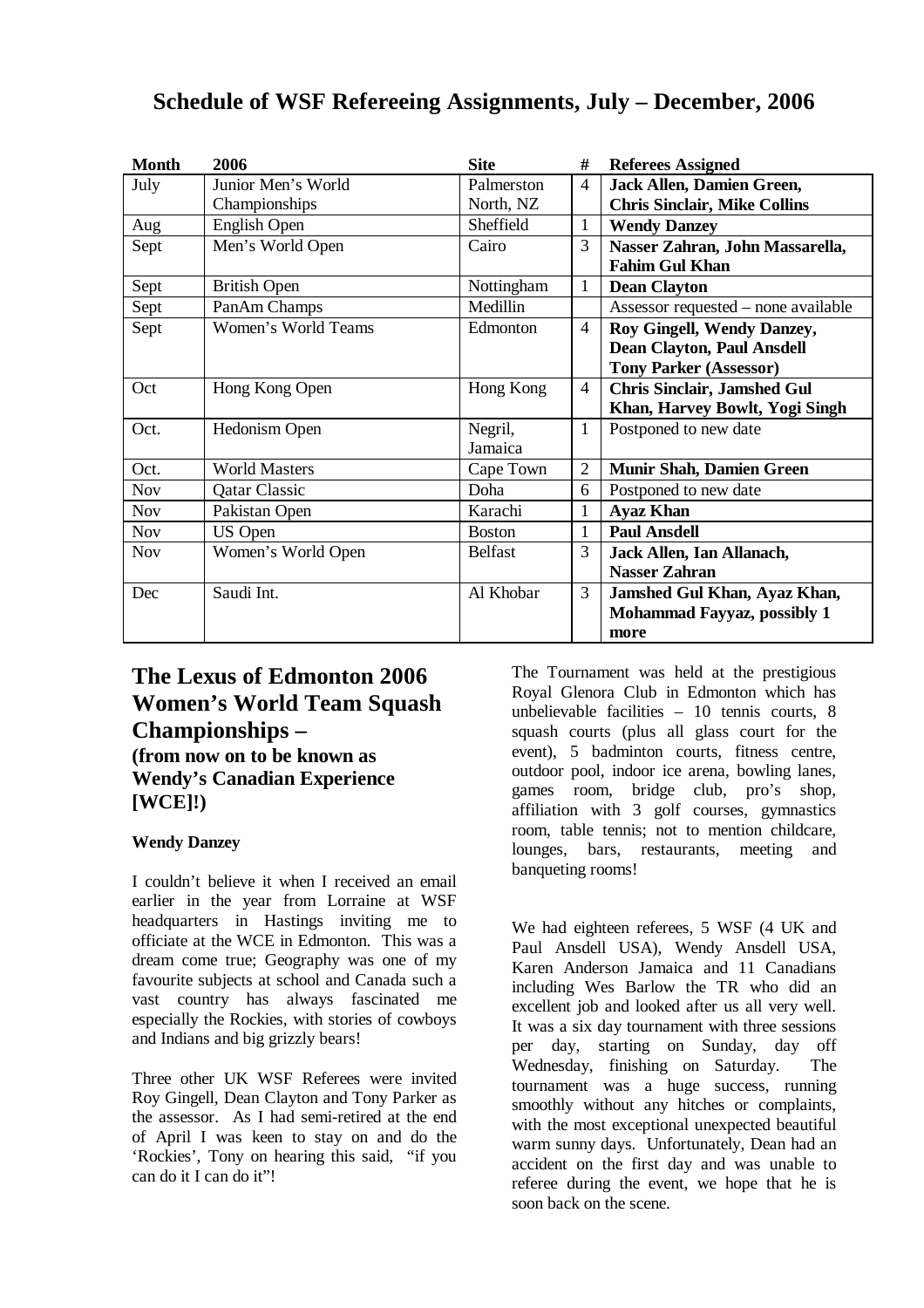Tony Parker organised assessments for those who required/wanted them, Roy and I assisted. a total of 92 assessments were done – must be a six day record! It was a pleasure to carry out these assessments as the candidates were very keen for help and feedback and it was good to see improvement as the week progressed.

On Wednesday, our day off, the female referees were invited to attend a complimentary 'Women in Leadership Conference', followed by an excellent lunch. This conference was held at the club in the Glenrose Room, there were three interesting speakers, and surprisingly one or two men attended too! In the afternoon there was a trip to the West Edmonton Mall, the largest shopping centre in the world – Tony and I seemed to walk for miles around this impressive mall buying souvenirs. In the evening Chris Yap invited us to a BBQ, a great time was had by all – thanks again Chris for your generous hospitality.

Sunday  $1<sup>st</sup>$  October time for Tony and I to leave for the Rockies! We picked our hire car up at 11am and headed off – 5 hours later we arrived in Jasper. It was amazing the traffic was so light on the dual carriageways, I soon realised why when I saw a goods train and Tony informed me it was probably over a mile long! How right Tony was, we later met an engine driver who said they could be up to two and quarter miles in length! I loved the huge signpost at Hinton, indicating a right turn: – 'Scenic Route to Alaska' – must do that one next time! We stayed two nights in Jasper at the historical Athabasca Hotel going back to the days of cowboys and Indians.

Tuesday night we stayed at Lake Louise Inn and Wednesday we met up with Adeline and Co., for a farewell dinner in Calgary, even Gerry who was on his travels managed to join us. It was the perfect way to finish our adventure – thanks again Adeline.

Tony and I just about managed to visit the many places suggested by Chris, my favourites were Mount Edith Cavell, walking on the Athabasca Glacier on the Columbia Icefield, swimming in the Miette Hotsprings and of course the amazing Lake Louise.

Thursday morning Tony and I left Calgary, a three hour drive to Edmonton Airport. We were rather shocked to find our direct flight to Manchester from Toronto had been cancelled (summer service only) and eventually found that we should have been at the airport two hours earlier for a flight to Heathrow via Toronto! I eventually arrived home in Nottingham 33 hours after leaving Calgary. Not complaining, it was all very worthwhile and I would recommend the 'WCE' without hesitation, especially with Tony as chauffeur – my jobs were navigator and hotel rate negotiator! Only one disappointment, I didn't meet a bear, perhaps next time!

## **Editor's Note:**

Wendy's mention of Dean Clayton's accident at the Women World Team Championships in September caused me to follow up and ask Dean how he was doing. This was his reply:

"I'm much better now than immediately after I banged my head, in fact it's been several weeks now since I had a headache or felt giddy when I lie down so I'm hopeful that the scan I'm due to have on Monday fortnight will show that the blood clot has gone. With any luck, I'll also be cleared to drive again, which I haven't been able to do since I returned from Edmonton on October 3rd. It'll be especially useful if I can because my wife Vera broke her ankle very badly a couple of weeks ago and is likely to be on crutches until at least the end of the year so she's tied to the house more or less permanently for the time being. […]

The neurosurgeon in Edmonton advised me not to referee any more during the Women's Teams, which I wouldn't have been able to do anyway, I felt so awful, but he also suggested giving up altogether in case the stress caused another bleed, which I wasn't too keen to hear. I hope the people here have a different opinion because I'd love to continue refereeing, for a while yet at least. I pulled out of the Qatar event before they pulled out themselves and I've also declined the first few of an England Squash Premier League set of fixtures in Bristol because I'm not driving (about an hour and a half up the motorway), and a junior event a few miles from home, though that's because I don't think it would be a good idea to leave Vera on her own for a day at the moment, rather than because I felt it would be a bad idea from a health point of view, even assuming I could have made arrangements to get there without my car. I'm quite hopeful anyway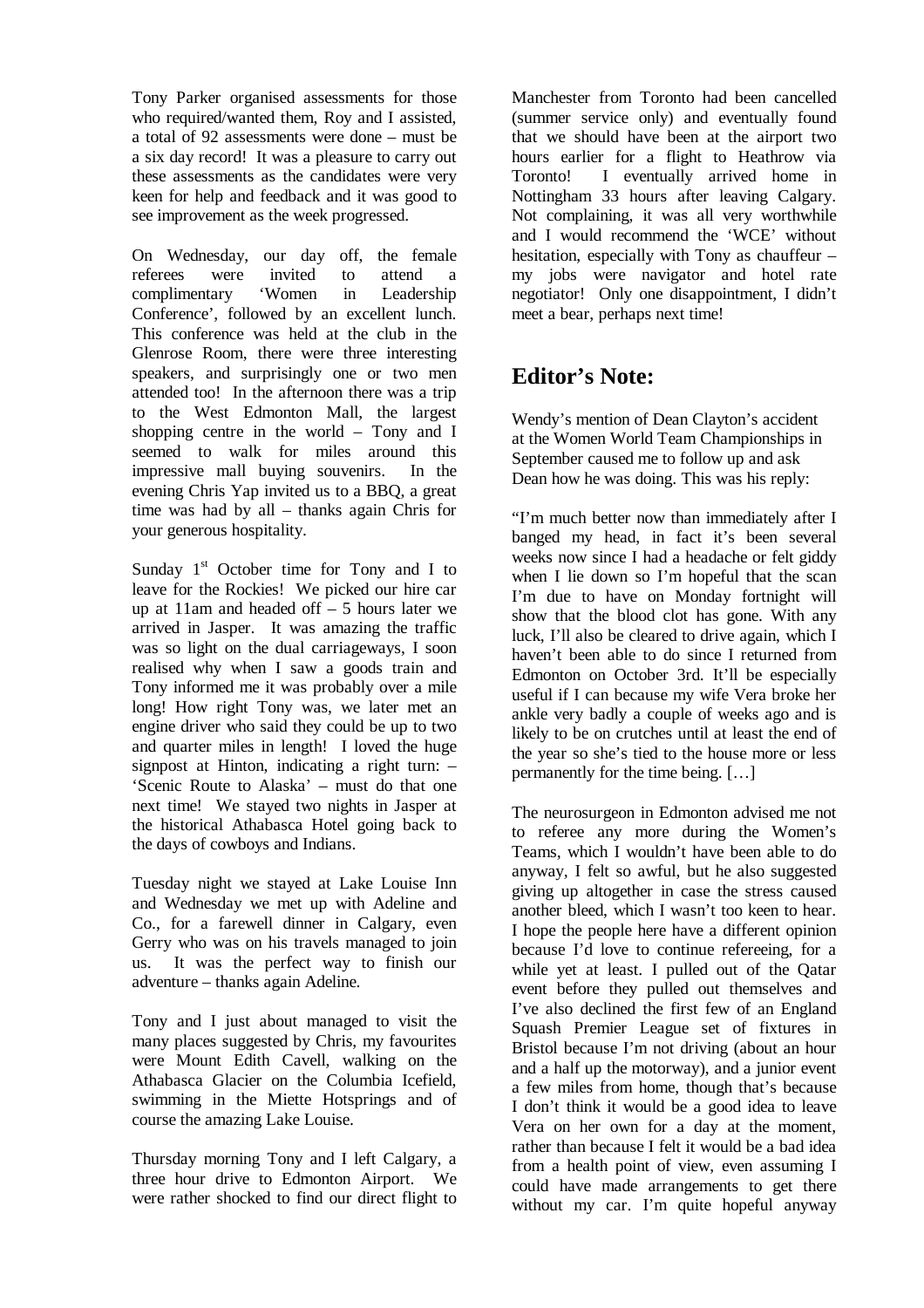because we have a builder in at the moment strengthening the floor in the loft and I've been helping him with some of the lifting. I took 20 lengths of 7" x 2" timber each about 18 feet long up the scaffolding at the back of the house and I didn't pop anything then, so I don't see why a little thing like a squash match should do it. One of the consistent comments about me has always been that I don't let the pressure get to me and I'm not a good actor at the best of times so perhaps it's true."

It's good to see that Dean has maintained his good sense of humour (or has it improved with the knock on the head?), and I am sure we all wish him all the best for a full recovery and hope that he will be refereeing again soon. (And let's hope the players agree with that, too!) (Ed.)

## **Cathay Pacific Swiss Privilege Hong Kong Open (October 16th**  $-22^{n\bar{d}}$ , 2006)

### **Chris Sinclair**

Other WSF Referees were: Harvey Bowlt (Australia), Mohammad Fayyaz (Hong Kong), Jamshed Gul Khan (Pakistan) and Yogi Singh (India). I was the only Assessor so I was busy assessing 10 matches as well as refereeing alternate matches. I arrived a day early to conduct a Refereeing Clinic which was well organised but unfortunately poorly attended as it was not compulsory.

Cathay provided our airfares and HK Squash repaid expenses promptly as well as paying an adequate daily allowance and vouchers for food and drink at the courts. Referees were included in all functions and looked after very well with some dinners provided after matches too.

Unfortunately the men players were at one Hotel and the women players and referees were at another Hotel - in a great shopping and food area, but it was not a glamorous Hotel. Don't even wonder if you can pick up dropped soap when in the small showers.

All the top men and women players attended this popular event with Nicol David defeating Tania Bailey and Amr Shabana defeating Ramy Ashour in the finals. I saw Ramy win the World Juniors a few months earlier and it certainly didn't take him long to break into PSA's top 10.

Early rounds were at the HK Squash Centre on traditional glass-back courts and the newly revamped 3-glass wall centre court. Semis and finals were on HK's new glass court inside Hollywood Plaza Shopping Centre - one of Hong Kong's biggest centres - and this was an innovation for HK Squash called "taking it to the people" and it was a huge success. The new court (HK\$1.12m donated by the HK Jockey Club Charities Trust) has a floor of 16 glass panels with anti-slip rubber dots embedded on the surface of the glass but at the same time the logos placed beneath it can be seen from the top.

Semis and finals were telecast live with Peter Nicol commentating and matches have already been shown on pay-TV around the world. The instant replay screen was over the official's heads - quite disconcerting to see the players look up at the screen before they launched into a discussion, but good when it showed the decisions were correct. I sure wish one of my decisions had not been replayed! It was not a valuable refereeing tool though as the replays were shown from the front wall - the completely opposite view to that of the referee.

Only one situation warrants mentioning. One player was adamant that if a player slips over and there is a wet patch on the floor either the referee should stop play for a let, or a player should be permitted to stop play for a let. He was advised by the Referee that this is not covered in the rules and this was confirmed by the Tournament Referee (the delightful Bob Lloyd) and also confirmed by Gawain Briars between games in a semi-final. While we all apply Rule 21 (Common Sense) at times, we have to ensure that one player is not disadvantaged by any stoppages and, at the same time, we have to ensure player safety. This will come up at Rules-revision time I am sure.

It was a pleasure to be at this event and thanks to Karl Mak and his team. Hong Kong Squash always does events well and to arrive each day to be greeted by the new WSF Vice-President Heather Deayton and the Tournament Director Tony Choi, starts the session well for players and referees. I was first appointed to Hong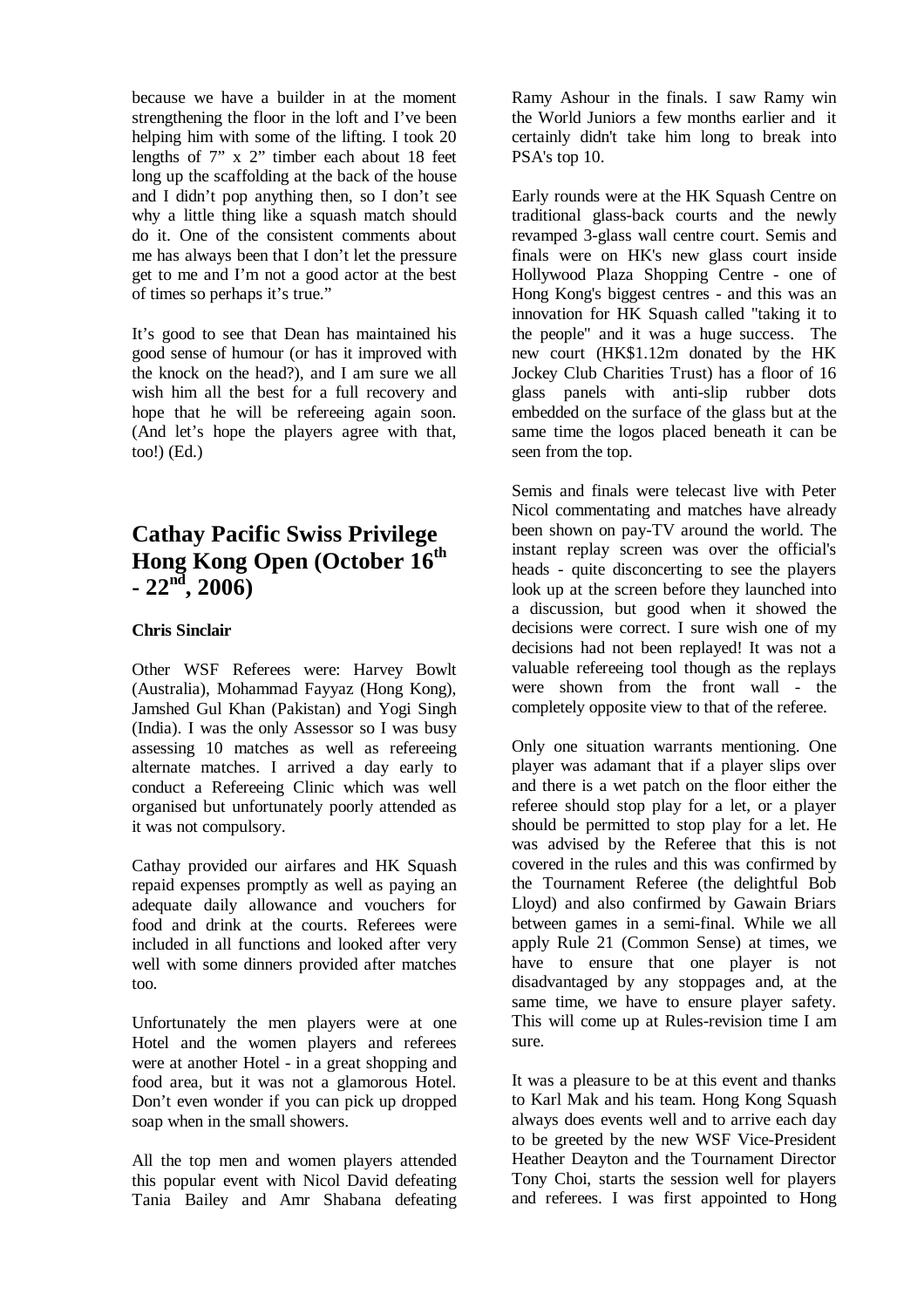Kong in 1992 and I think I have been there  $>12$ times for squash. Because of my residence in Australia if it was not for the Hong Kong Open there is no way I would have been able to retain my WSF refereeing accreditation and for this I am very grateful.

### **World Masters Squash Championships Cape Town, South Africa. October 16 – 21, 2006**

#### **Damien Green**

This was my first real look at the World Masters tournament. I had been to the tournament once previously in 2001 when it was in my home town of Melbourne, but my wife decided to have our first child near the beginning of the tournament and I didn't see much of it at all.

The South African's certainly turned on a big event. There were approximately 670 players from 33 different nations. Five separate venues were used with up to 25 courts in action at any one time. A triple plate system was used in most events so that all players were involved in quite a few matches.

How the organisers pulled this event off I'll never know, but apart for some minor complaints about being sent to the wrong venue most of the players seemed to be very tolerant of any scheduling issues as they fully understood the huge number of matches to be organised.

From the WSF, both Munir Shah and myself were assigned as the International Refereeing representatives, Mike Collins was appointed Tournament Referee in his hometown and George Meiras handled the WSF Technical Director's job. Squash South Africa provided many volunteers to assist with the organisation and general running of the tournament. There were also quite a few willing local referees and a number of players with refereeing qualifications that assisted as well.

Mike had a challenging job to organise referees for all the venues. I would hate to have seen his cell phone bill at the end of the tournament. Generally all the first round

matches in the morning had to be covered by a referee but then the winning players of each match would referee the next match (if we could find them of course). Because of the large number of matches, our day started at around 7:30am and finished up at 6:00pm, long days indeed!!.

The tournament appeared to be played in a very good spirit and there were very few conduct incidents of note. I was enlightened to the spirit early on when I announced 'Stroke to Mr Smith' at the conclusion of a rally only to hear back, 'what's this surname business, just call me Bob will you'. The standard of play in this tournament is obviously not quite up to that of a professional tournament, but by quarter final time in the 'younger' age groups the standard did pick up quite a bit.

The main venue for the tournament was the Western Province Cricket Club. The building housed five glass backed courts with a small drawback being that there was only a very limited viewing area for the finals, and it was a bit of a squeeze to get in and see the matches, even for the refs. The club had a fantastic bar and balcony area looking out onto Table Mountain and the club's cricket grounds.

As International referees we get the chance to work with local referees from many different nations as we travel to tournaments, and in my limited experience the local referees here were in general of a very good standard and with some more experience and some mentoring there were a number of them that could progress further if that is something they wished to pursue.

Overall, the tournament was a great experience. The organising committee and local volunteers were always very helpful and looked after us in anyway they could. The accommodation and meals were first rate. For a relative newcomer like myself, the chance to work with George, Munir and Mike and learn a little bit more about how the WSF operates was of great benefit. Once I worked out that anything to be done 'Just Now' in South African terms, means it will be done sometime in the next few days, and that 'Robots' on the street corners are the traffic lights and not machines waiting to accost you, the better I got on.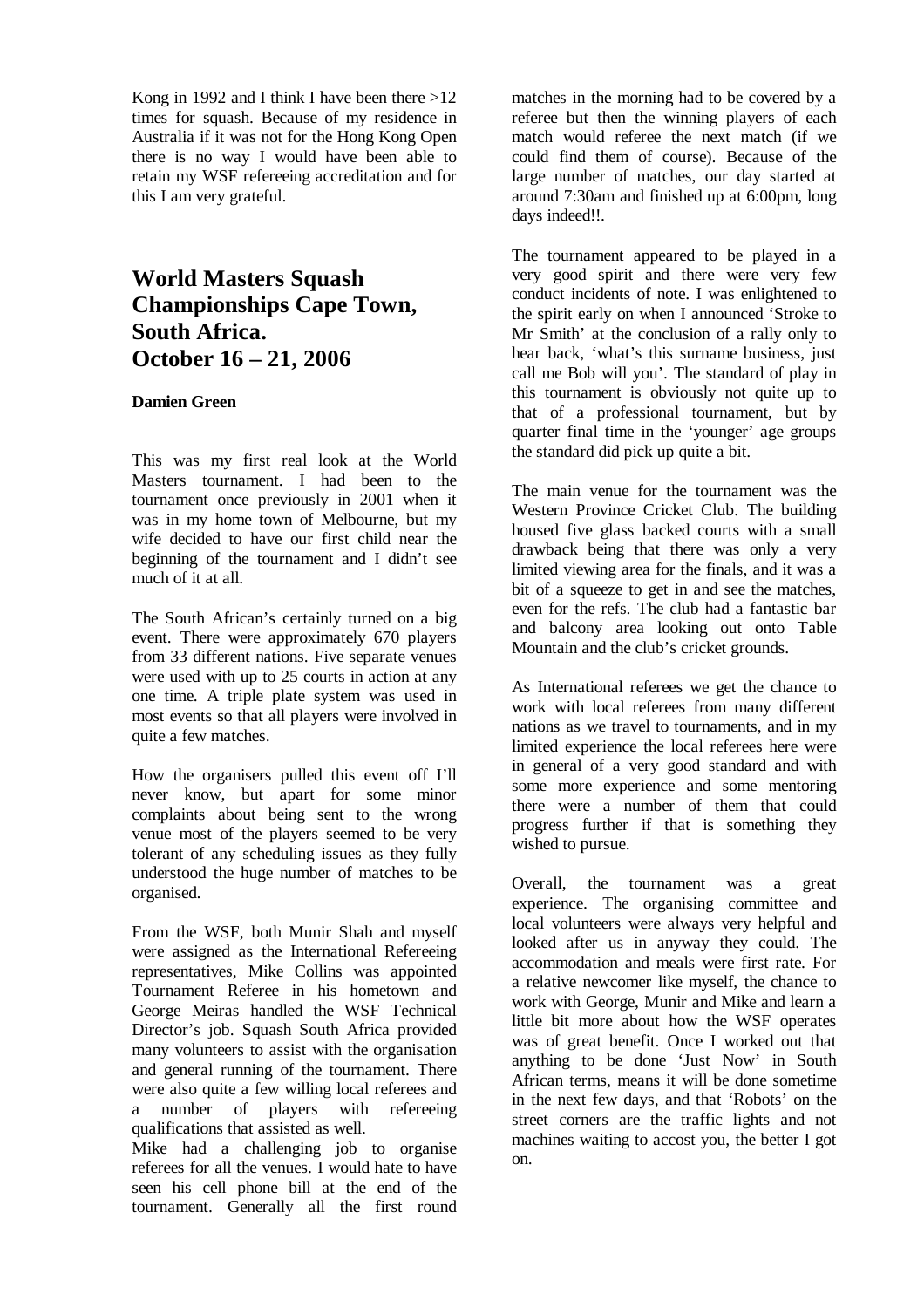A huge thanks to Squash SA for their hospitality at this tournament.

### **Women's World Open- Belfast – November 2006**

#### **Ian Allanach**

**Wet, Wet, Wet** : The weather may have been wet but it did nothing to dampen the enthusiasm of the Irish squash fraternity in organising and supporting an extremely successful event. The WSF had literally trawled through their A-Z of referees and appointed Messrs Allanach, Allen and Zahran to the event. The Tournament referee was the highly experienced Dorothy Armstrong, the local girl. And speaking of locals, great planning had gone into the officiating at this event. For some time Dorothy had worked with a number of local officials to create a team of highly skilled markers. As all referees know, have a good marker and you have the making of a good team.

**On the Ball Training** : There was no complacency. Every marker in every match from the qualifying first round on was assessed by the referee officiating. Not only were these assessments on paper, the markers were given verbal debriefs and tips. Their performances were discussed with Dorothy and those for the later stages were selected. All criticism was constructively given and constructively received. Without hesitation local markers were used for the semis and finals. Their presence and performances were greatly appreciated by the crowd and each night their introductions brought healthy applause. No one really cared who the referee was, but the marker was a local boy or girl. David Williams and Richard Clement came through for the semis and were as good as it gets and we hope that their refereeing skills will soon match their marking skills. They just need the experience and we hope that working with WSF referees has given them clarity, not confusion.

**The Boat Club :** Qualifying and first round ties were held at Belfast Boat club, a lovely, friendly venue with superb catering. The assistance of the Irish Brian referees, Williams and McNally was greatly appreciated. Rumour has it that it was because they were

enthusiastically putting the foot down to get to their matches that their car broke down on the motorway, forcing them to bus it the rest of the way. Brian is an anagram of "brain" – comments to Irish Squash please. Competition was hotting up and in the first round proper, one match featured a warning for unfair warm up, one conduct stroke and two conduct warnings. Another match lasted 36 minutes, 14 of which were allocated to blood injury and subsequent ball re warming.

**The Ulster Hall** : From the second round on we were based in the stunning Ulster hall. This venue was only five minutes from the tournament hotel and right in the centre of Belfast. Referees had their own room and appropriately in this concert hall, it was labelled the Conductor's Room. Most important, the referees' officiating position was superb. A seven tier row of seating occupied the area behind the back wall and the refs were assigned four seats in the back row of that unit. But even better the seating behind that position was the higher natural balcony of the venue and it was here that cameras were positioned. So not only did we have a great view, but the refs who duck and weave for a better view (who mentioned Ian Allanach?) were able to stand without interference (good phrase!). In fairness a number of the markers decided that standing was better as it gave them a less interrupted view of the court and less awareness of the spectators in front of them.

**The Clock Ticks On** : The event caused the referees to age, literally. Ian Allanach had already had a November birthday but both Jack and Nasser celebrated birthdays during the event. What is it about referees and November? The Irish are known for the crack and no one is spared. When one of us joked that there was little chance the players would see us as the 3 wise men, one said that they might, if we made it "the 3 whys men."

**Farewell**: This was Jack Allen's last WSF tournament and appropriately it was in his home country and he had used his local knowledge to drive colleagues around the Antrim coast. Unfortunately due to family circumstances he had to leave ahead of the final. So his last competitive assignment was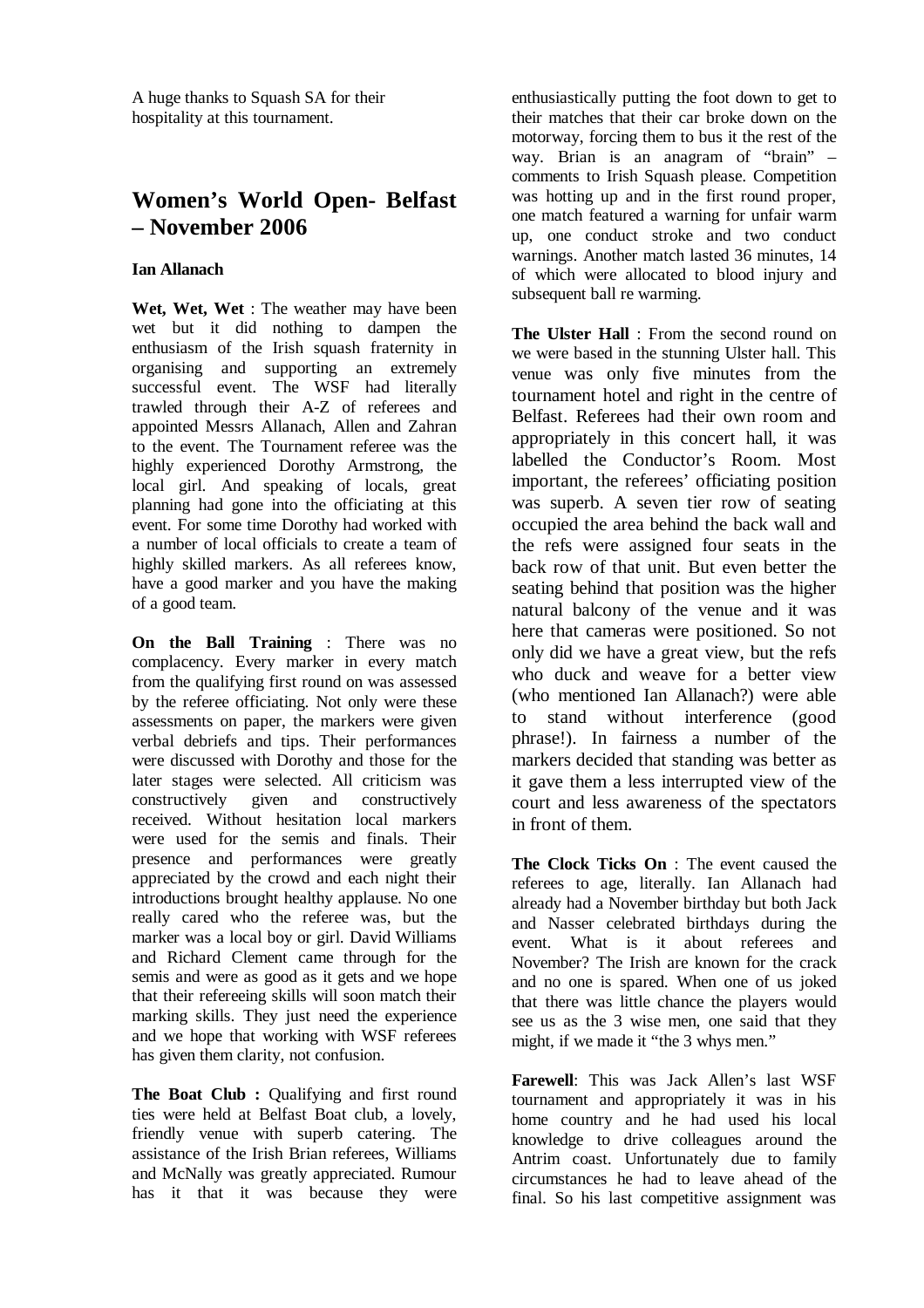the ladies semi, Ian did the other and Nasser polished off the final. Assessments were carried out on the semis and final.

On the morning of the semis, two Irish teams met in the final of the Corporate Challenge. They were faced with the glass show court and three world referees. They coped well with both scenarios never daunted by reputations when turning to ask "Are you sure that was a  $let?$ 

**The Final :** One of the great ladies matches graced the final with Natalie Grinham and Nicol David taking 96 minutes to complete the match. Both girls were at the top of their games, tactically and physically. The audience gasped and applauded rally after rally. It was the perfect climax to a wonderful event.

**The Memories :** The Irish combined efficiency with friendliness, organisation with humour. The tournament was extremely well run and the camaraderie among the referees and markers was a real feature. It was a learning experience for all of us but it was also great fun.

Well done, Ireland, and well done, Dorothy.

## **The World Junior Men's Championships (Palmerston, New Zealand)**

### **Mike Collins**

The WSF appointees were Chris Sinclair, Damien Green, Jack Allen and myself. We were ably assisted by several New Zealand national referees from all over the islands and a few National referees from across the pond in Australia. The Champs were held in Palmerston North which I had never heard of before my trip but which apparently was where squash in New Zealand really got started. The courts certainly had many old pictures of some very early Test Matches and some of the Squash Greats from yesteryear.

What made it particularly interesting for me as a South African Rugby supporter was that the referees were based at the Massey University Institute of Sport (formerly of Rugby) which is where the All Blacks were stationed and trained for several years. The timing was perfect as well because New Zealand, Australia and South Africa were in the middle of the Tri-Nations when the Springboks were playing in Australia on the first Saturday of my trip and in New Zealand on the second! The only problem was that I dropped the gauntlet and claimed bravely that the Springboks were going to make a meal of the Kangaroo and Kiwi bird, only to watch my team getting thumped. I then had to return to my room every day where some kind person had stuck on the door a huge newspaper headline reminding me how pathetic the Springboks had performed.

But apart from the rugby the squash was excellent and all the referees and markers were fantastic. I made some great Kiwi friends and managed to meet up again with Chas Evans who treated me to a game of golf at his local course in Upper Hutt.

## **The World Open, Cairo**

### **John Massarella**

I was appointed to the World Open in Cairo, my first visit to the Pyramids. The first three nights at the awesome venue passed without incident, apart from the problem of the distant refereeing position.

On the fourth evening, semi-finals night, a large crowd was anticipated, as Shabana, on his home soil, was to play Gaultier.

I arrived with Fahim Gul on the coach a good half hour before start time. The first semi was between Palmer and Lincou. Fahim was to mark, Nasser to referee. I agreed with Fahim that I would assess the match and we proceeded to the entrance below the seating, someway behind the back wall. There was a large noisy Egyptian crowd milling outside, and a big security presence at the entrance.

Fahim went through without problem. I followed credentials in place, and was refused entry by two large gentlemen. Apparently Nasser was already inside, and I was told there were only two seats available for referees, no seat for the assessor. I was told I had to assess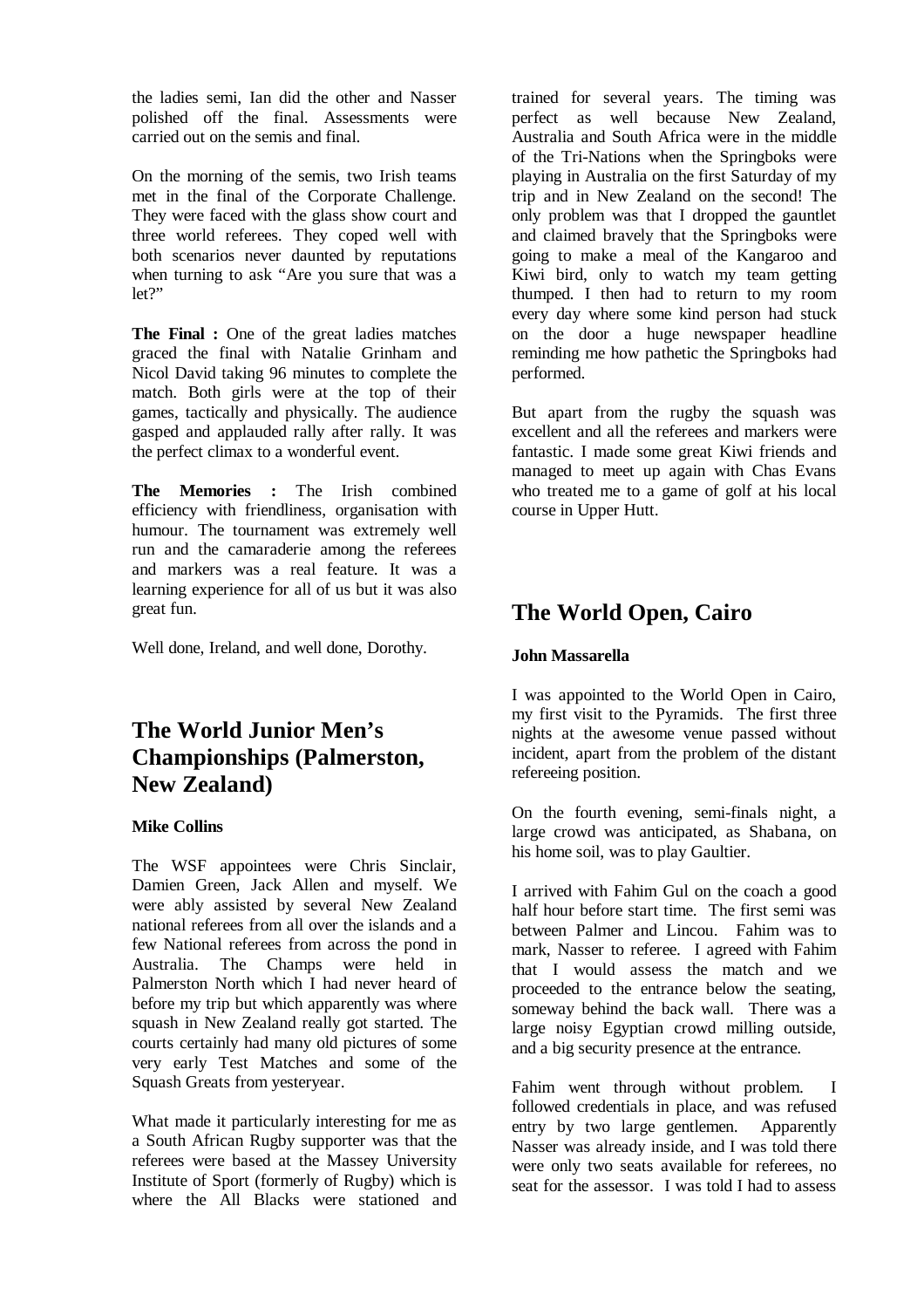from the sidewall, definitely no negotiation. I searched for help for some time to no avail.

On our journey there Fahim and I were quite jubilant, because after days of pleading, tonight we were to officiate within the same postcode (as I have heard it described) as the players.

So I went, deflated and angry to my position on the sidewall. Very quickly I collected myself and decided to give it my best in the line of duty. I spotted a seat close to the two referees, and then assessment board in hand climbed over a large security barrier just as a security man turned his back, and scampered over and plonked myself in this seat.

Ah well, it has to be said, where there's will, there's a way!!

### **Dealing with Stress**

### **Rod Symington**

WSF squash referees are not paid for their service (yet) – they are amateurs, but what distinguishes them is their professional attitude towards their refereeing activity. Squash refereeing is a stressful activity, and squash referees are constantly searching for ways to manage stress and thus to improve their professionalism. Here below are some thoughts about stress and how to deal with it.

#### **Stress: Your brain and body**

What is stress and can it be good for you? How does your brain perceive a stressful situation and prepare your body to deal with it?

Your body's stress response kicks in when you perceive you are under threat. Mammals have evolved this superb mechanism to ensure we have the best possible chance of survival when faced with a life-threatening situation.

At times like this you'd want every muscle in your body to work to the peak of its ability – and your brain to be super-alert.

Evolution has obliged, and given you the stress response.

#### **What happens in your body?**

Putting energy into digesting your lunch, optimising your immune system or ensuring you are fertile all become rather unimportant in life-threatening situations. All these nonessential body functions cease and you divert all energy to your muscles and brain.

Your heart beats faster, your blood pressure increases and you breathe faster pumping maximum oxygen and energy-rich blood to your muscles. Your liver releases more sugar into your blood ready for action.

In evolutionary terms, this is a remarkable system that has helped our species survive.

### **Perceiving threats?**

Encounters with lions, muggers in dark alleys or the loss of a loved one are fairly universal in eliciting the stress response.

Most other situations are subjective. Lifeevents, examinations, or certain types of work can be hugely stressful to one person yet easier to cope with by others. Squash refereeing falls into this category.

As with many forms of perception, scientists don't know the actual neural mechanisms that allow you to combine your prior experience with information coming in through your senses, and produce your brain's judgement that a situation is threatening.

There are three main parts of you that control your stress response – your hypothalamus and your pituitary (both in your brain) and your adrenal glands by your kidneys.

### **What happens in your brain?**

Once your brain has decided there's a danger, it sends immediate nerve-signals down your spinal cord to your adrenal glands telling them to release the hormone adrenaline. Once released, adrenaline increases the amount of sugar in your blood, increases your heart rate and raises your blood pressure (and has many other actions).

Your brain's hypothalamus also sends signals to your pituitary gland at the bottom of your brain, telling it to release factors that within a few minutes have travelled through your blood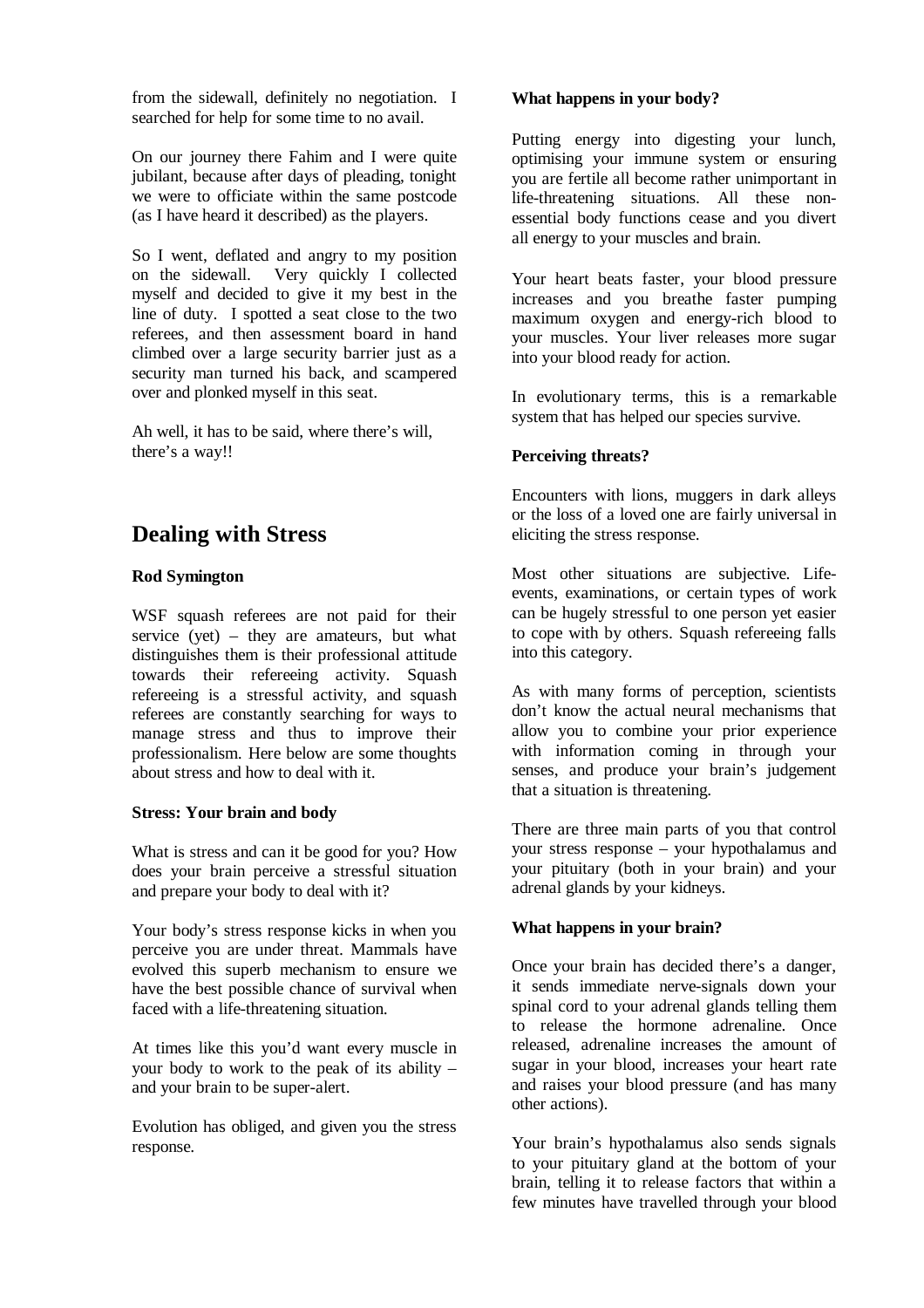stream and stimulated your adrenal cortex to produce a stress-hormone – cortisol.

Cortisol is very important in your stress response - keeping your blood sugar and blood pressure up to help you deal with danger.

#### **The optimal level of stress**

The optimal level of stress challenges you but still allows you to succeed (for example, feeling a little anxious before a match may help you prepare better). It may allow you to perform better, work more quickly or efficiently and think more clearly. You may not *feel* stressed at this point.

When we say we are "stressed", we generally mean that our stress levels feel out of balance. This includes time when you are feeling overwhelmed by the task at hand, but also times when you are bored. Slight imbalances of stress force you to adapt, making you stronger and allowing you to grow, but larger imbalances can be very overwhelming.

The aim is not to eliminate stress altogether, but to use stress to your best advantage by maintaining a balance between stress and your coping techniques.

#### **Stress, Anxiety and Energy**

Too much stress and anxiety can seriously affect your ability to focus on your skills and flow in a performance.

It is important that you recognise that you are responsible for your own stress levels. Very often they are a product of the way that you think. Learn to monitor your stress levels, and adjust them up if you need more arousal, or down if you are feeling too stressed.

A certain level of stress is needed for optimum performance. If you are under too little stress, then you will find it difficult to motivate yourself to give a good performance. Too little stress expresses itself in feelings of boredom and not being stretched.

At an optimum level of stress you will get the benefits of alertness and activation that a good level of stress brings. Excessive levels of stress damage performance and damage your enjoyment of your activity.

#### **Symptoms**

Mental symptoms include persistent negative thoughts, indecisiveness, poor memory, worrying, impaired judgement, loss of concentration, and hasty decisions.

Physical symptoms include excessive sweating, indigestion, nausea, racing heart, teeth-grinding, headaches, clenched muscles, breathlessness, fatigue.

Emotional symptoms include irritability, anxiety, mood swings, tension, lack of enthusiasm, cynicism, feelings of alienation, loss of confidence and a sense of dissatisfaction.

### **How Can I Manage Stress?**

### **Change Your Mindset**

Develop hardiness—an appreciation for challenge, a commitment to living and a belief that you have control over your life.

Evaluate your coping responses. Replace those that are negative (e.g. excessive drinking, smoking, procrastination) with positive responses (e.g. planning ahead, taking care of your body, facing problems).

Look for the positive aspects of each stress factor.

Laugh—it's good for body and soul!

#### **Take Care of Your Body and Mind**

Find out how much sleep your body needs and rearrange your schedule to get it!

Eat a balanced diet including a variety of fruits, vegetables and grains.

Exercise—even a ten-minute walk provides great stress relief.

Take deep breaths. Learn deep breathing and other relaxation techniques.

Limit caffeine intake. Excess caffeine can add to anxiety-related feelings such as nervousness, irritability, sweating and tremors.

Avoid using alcohol and other drugs to relieve stress. Drink in moderation or not at all.